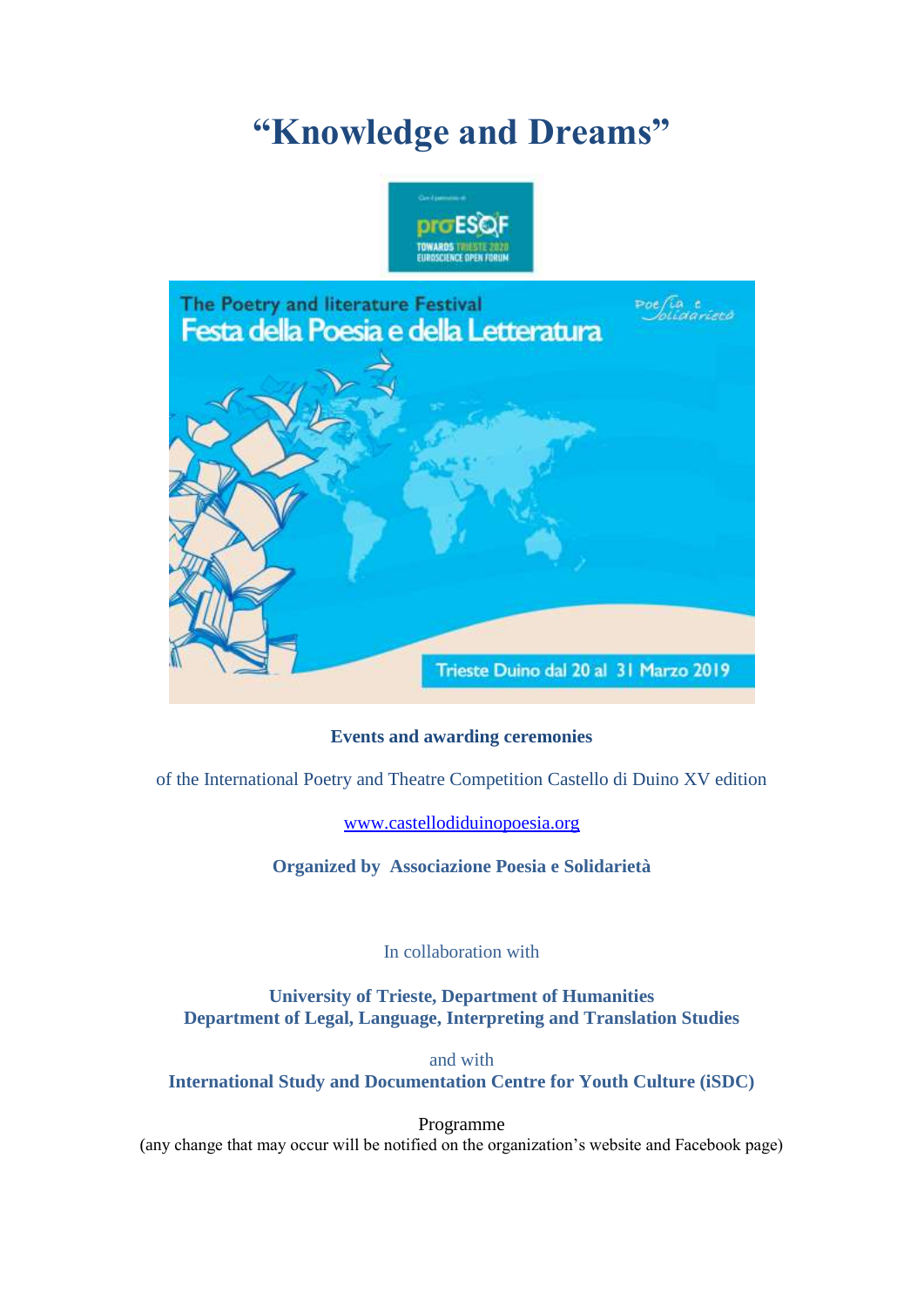#### **Wednesday 20. 3.2019**

6,00 pm, Sala Giubileo, via Mazzini 4 - Trieste

*Vernissage of the photo exhibition "I Have a Dream / Ho un sogno" and reading of topic-related poems (the photos are sent by the participants to the International Poetry and Theatre Competition Castello di Duino, commented with their own verses). Featuring music performances by the clarinet duo M & M (Cristiano Velicogna and Barbara Gruber).*

#### **Thursday 21.3. 2019**

4,00 pm

*UNESCO* World Poetry Day

*Poetry Flash Mob in the city (organized by Poesia e Solidarietà members: meeting point at Piazza Unità d'Italia - Trieste)*

5,00 pm, Auditorium del Museo Revoltella, Via Diaz 27 - Trieste

*Delivery of the International Award "Trieste-Diritto di Dialogo" I edition to Asli Erdogan*. *"The dream of knowledge and the language denied". Asli Erdogan presents"Anche il silenzio non è più tuo" (Even silence is no longer yours – Ed. Garzanti). Reading of selected passages, featuring the author.*

*With the musical participation of the International Youth Orchestra "Amadeus Adriatic Orchestra", conducted by Maestro Stefano Sacher.* 

#### **Friday 22.3.2019**

6,00 pm, Sala Giubileo, via Mazzini 4 - Trieste "*Non ho parole, Sculture, Installazioni, Videoarte" (I have no words. Sculptures, Installations, Videoart), by Cinzia Platania. Presentation of a literary and artistic path. Introduced by Gabriella Valera The exhibition is open until March 31, from 10 am to 1 pm. Closed on March 24 and 25.*

#### **Saturday 23.3.2019**

5,00 pm, Sala Auditorium Marco Sofianopulo –Civico Museo Revoltella, via A. Diaz 27, Trieste *Isabel Russinova, "Una donna spezzata" (A broken woman), directed by Rodolfo Martinelli Carraresi, PROJECT "L.E.I. LIBERTA' EGUAGLIANZA IDENTITA'" (Freedom, equality,*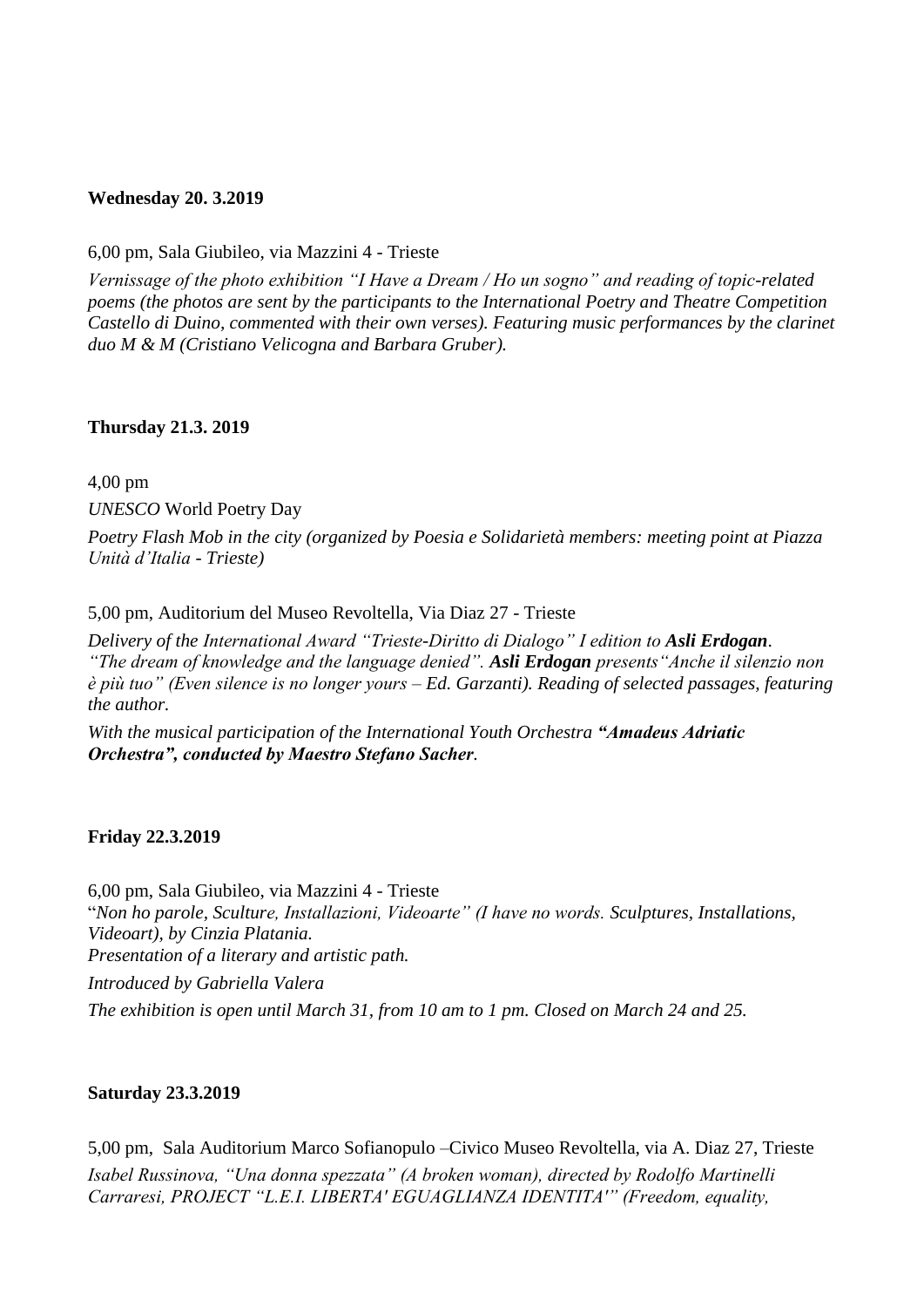*identity), promoted by the City of Trieste – department for Equal Opportunities, with the contribution of the Presidency of the Council of Ministers - department for Equal Opportunities*

#### **Sunday 24.4.2019**

6,00 pm, Caffè Libreria San Marco, via Cesare Battisti 18 – Trieste *Reading from a Nobel Prize: "The dream of knowledge and the broken language in Herta Mueller". Passages selected and read by Poesia e Solidarietà members. Introduced by Gabriella Valera Music performances*

#### **Monday 25.3.2019**

5,00 pm - Space "Trieste, Città della conoscenza" (Trieste, city of knowledge), Trieste Central Railway Station

*Nika Čok - Mark Veznaver, Studies on a dream. Presentation of the ongoing literary research projects.*

#### **Tuesday 26.3.2019**

6,00 pm, Caffé degli Specchi, piazza Unità d'Italia – Trieste

*"Daydreaming and the poet's existential condition, between linguistic inventions and Japanese suggestions (agoraphilia, utamakura, disphany)" Lecture and readings by Steven Grieco Rathgeb.*

#### **Wednesday 27.3.2019**

5,00 pm, Caffè Tommaseo, piazza Niccolò Tommaseo, Trieste *"Knowledge and Dreams: The language found". Reading by poets Claudia Azzola and Silvia Favaretto*

# **Thursday 28.3.2019**

9,30 am -1,30 pm, University of Trieste, Department of Legal, Language, Interpreting and Translation Studies, Hall M5, via Filzi 14 – Trieste

*Linguistic workshop: "s-Tradurre, ciò che la lingua non può e la traduzione deve" (s-Translating, what the language can not and the translation must) on the topic "Crossing the dream: linguistic*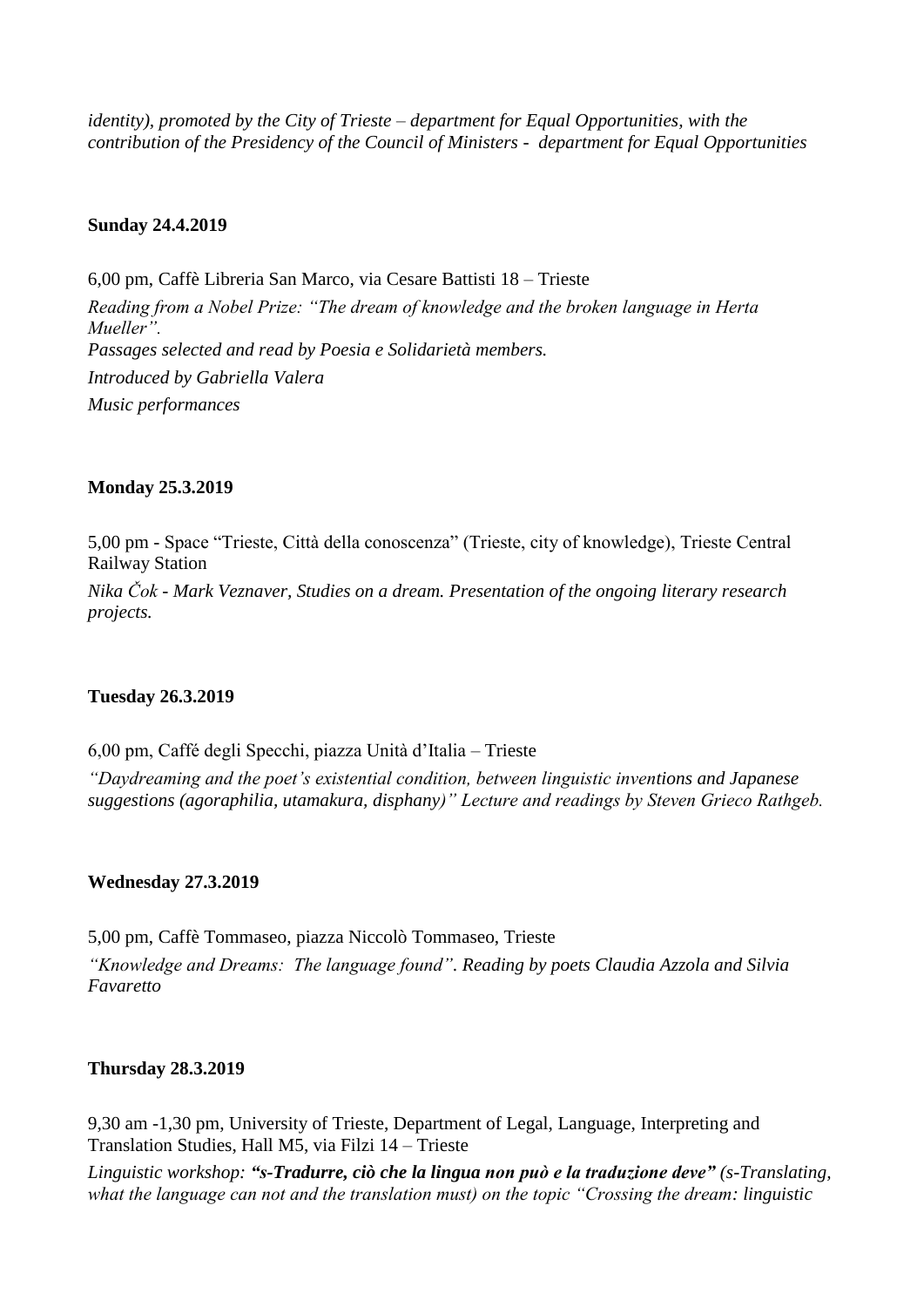*declination, etymologies and metaphors, translation challenges, Poetics" (1st part). With Giancarlo Micheli, Chiara Catapano, Elena Giacomin, Mark Veznaver, featuring Alan Bojórquez Mendoza (Messico).*

5,00, pm - Sala Giubileo, via Mazzini 4 - Trieste *Dreaming the Myth: Reading by Gabriella Cinti*

# **Friday 29.3.2019**

9,30 am -1,30 pm, University of Trieste, Department of Legal, Language, Interpreting and Translation Studies, Hall S3, via Filzi 14 – Trieste

*Linguistic workshop: "s-Tradurre, ciò che la lingua non può e la traduzione deve" (s-Translating, what the language can not and the translation must) on the topic "Crossing the dream: linguistic declination, etymologies and metaphors, translation challenges, poetics" (2nd part). With Steven Grieco Rathgeb, Silvia Storti, Claudia Azzola, Gabriella Valera*

6,00 pm, Casa della Musica, via Capitelli 3 – Trieste

"The language betrayed: Europe, History, Poetry". Selected readings from **Giovanna Frene**'s poetry, by Mariella Terragni and Gabriella Valera. With the author.

Music interludes by Guido Davanzo (piano) and Andrea Musizza (flute).

# **Saturday 30.3.2019**

10,00 am -1,30 pm, Maritime Station, Molo dei Bersaglieri 3 – Trieste *Awarding ceremony for the section "School Projects" of the International Poetry and Theatre Competition Castello di Duino*

4,00 pm, Teatro Piccola Fenice, via Francesco d'Assisi 5 – Trieste

*Awarding ceremony for the section "Very Young Poets" of the International Poetry and Theatre Competition Castello di Duino*

*Awarding ceremony and scenic reading of the works awarded for the section "Theatre" of the International Poetry and Theatre Competition Castello di Duino. Performances by CUT - University Theatre Centre, and by actresses Michela Cembran and Cristina Della Pietra.*

**Domenica 31.3.2019**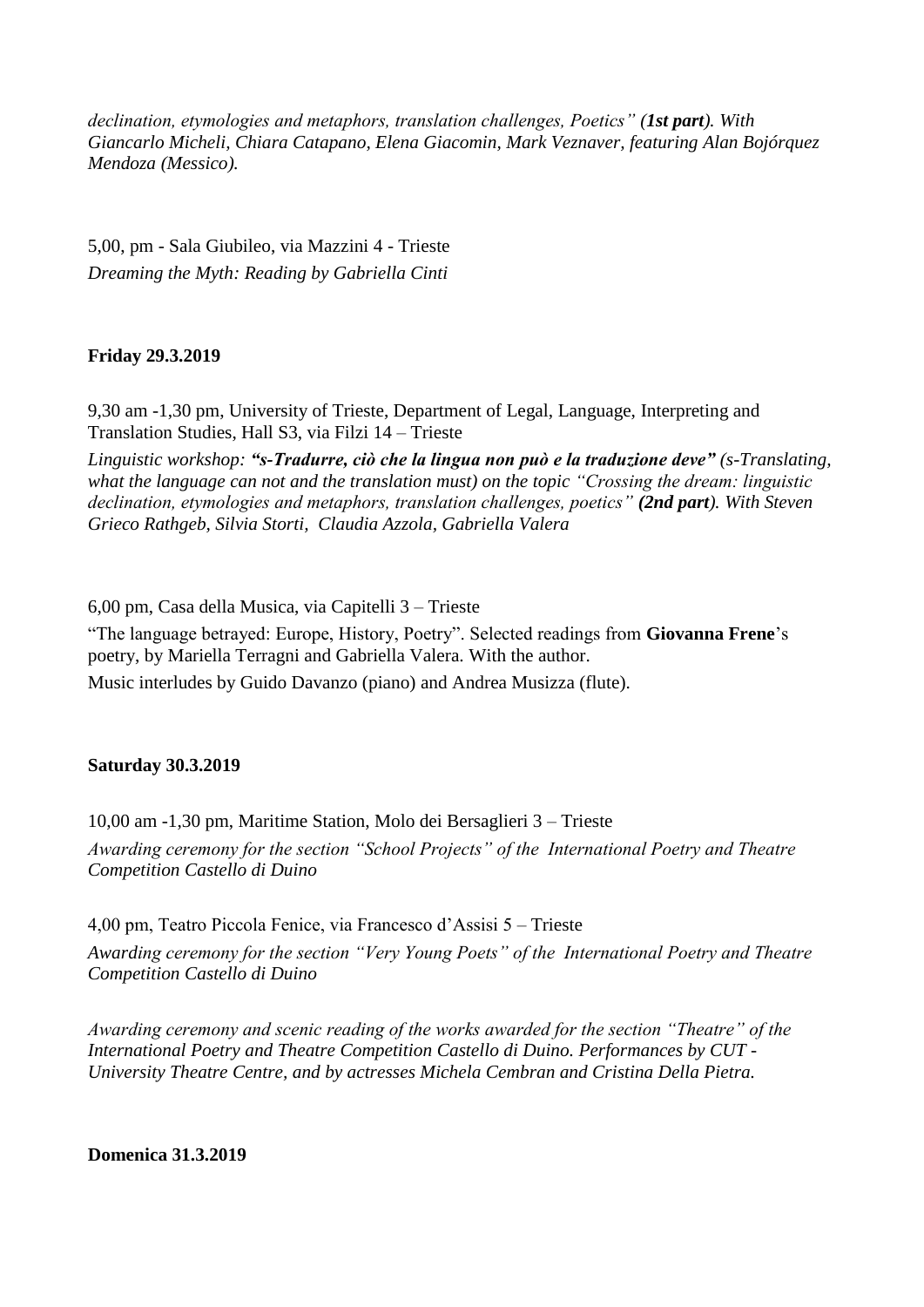10 am, meeting point piazza Unità d'Italia – Trieste

*"En plein air": along the streets of the literary city… Guided tour to the city's literary locations, with readings [for guests and participants to the competition only; available by booking]*

*On the Rilke Trail, giving poetry (by the foreign poets who'll be in town).* 

# 4,00 pm, Castle of Duino, Main Hall

*Awarding ceremony for the section "Over 16" (16 to 30 years old) of the International Poetry and Theatre Competition Castello di Duino. Reading of the poems by the authors (in their original languages), with translation in Italian and simultaneous translation to / from English.* (the castle is connected to Trieste by an urban bus, line 44: the ride takes approx. 50 minutes)

**\*\*\***

*All events are open to the general audience, with free entry (while seats last). To visit the castle, registration is recommended.*

*(duinopoetry2019@gmail.com)*

*Artistic and scientific direction: prof. Gabriella Valera*

*Scientific comittee: Prof. Renzo Stefano Crivelli, Prof.Lorenza Rega, Prof. Cecilia Prenz, Dottor Pierluigi Sabatti, Maestro Stefano Sacher, Prof. Gabriella Valera*

*We thank you the scientific and organization partners*

*The project Poesia e Solidarietà Linguaggio dei Popoli, along with its expressions - the International Poetry and Theatre Competition Castello di Duino and the Festival of Literature and Poetry – has reached its fifteenth edition thanks to the contributions from Regione Friuli Venezia Giulia, Fondazione Kathleen Foreman Casali, Banca Popolare di Cividale, Duemilauno Agenzia Sociale, and thanks to the support from public and private subjects, and many private donations.*

*It's patronised by Unesco National Commission, Italian Ministery for Foreign Affairs, University of Trieste*

*It takes place*

*with the contribution of*